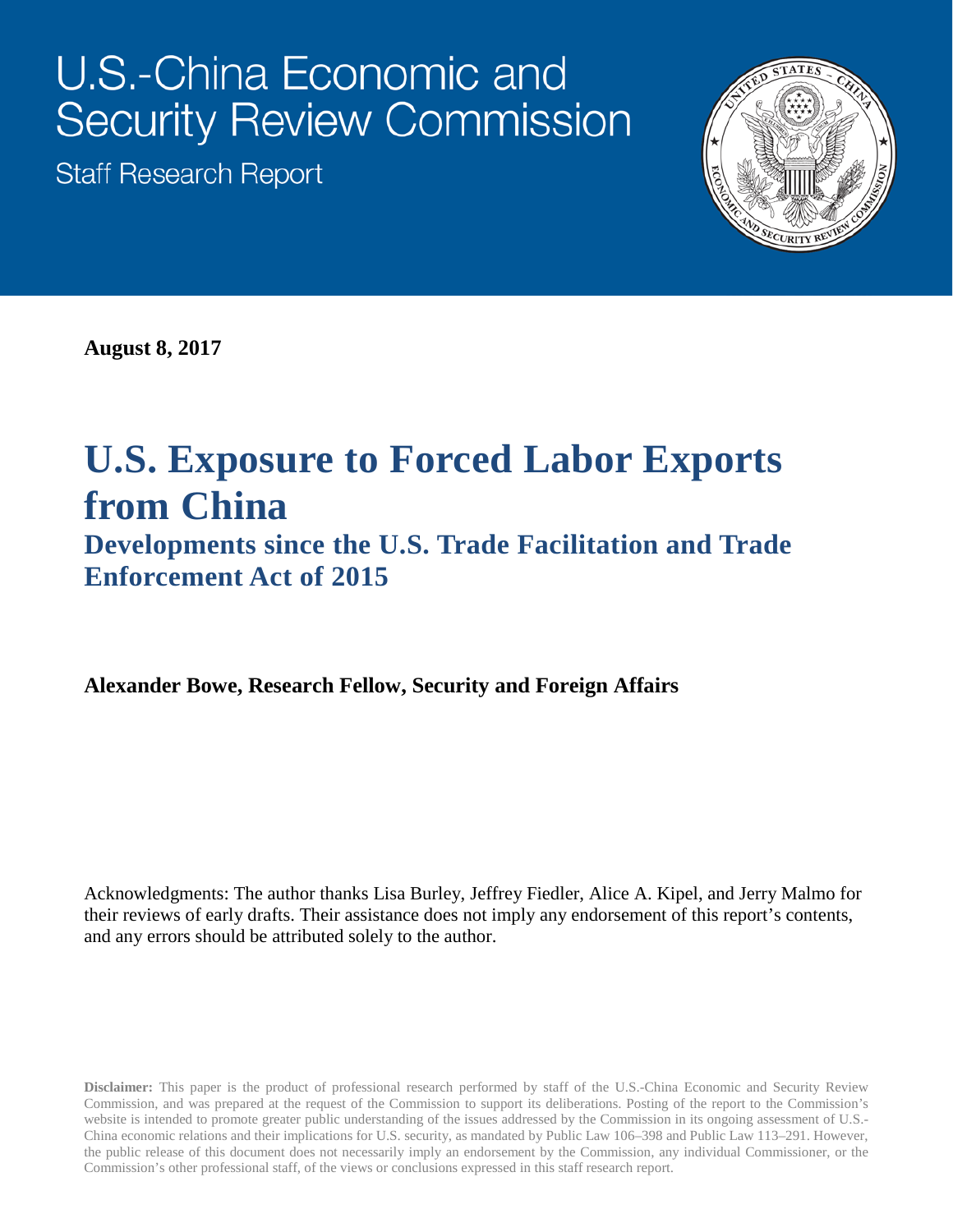## **Table of Contents**

| Four New WROs Issued against Chinese Companies since the Repeal of the Consumptive Demand Exemption 7 |  |
|-------------------------------------------------------------------------------------------------------|--|
|                                                                                                       |  |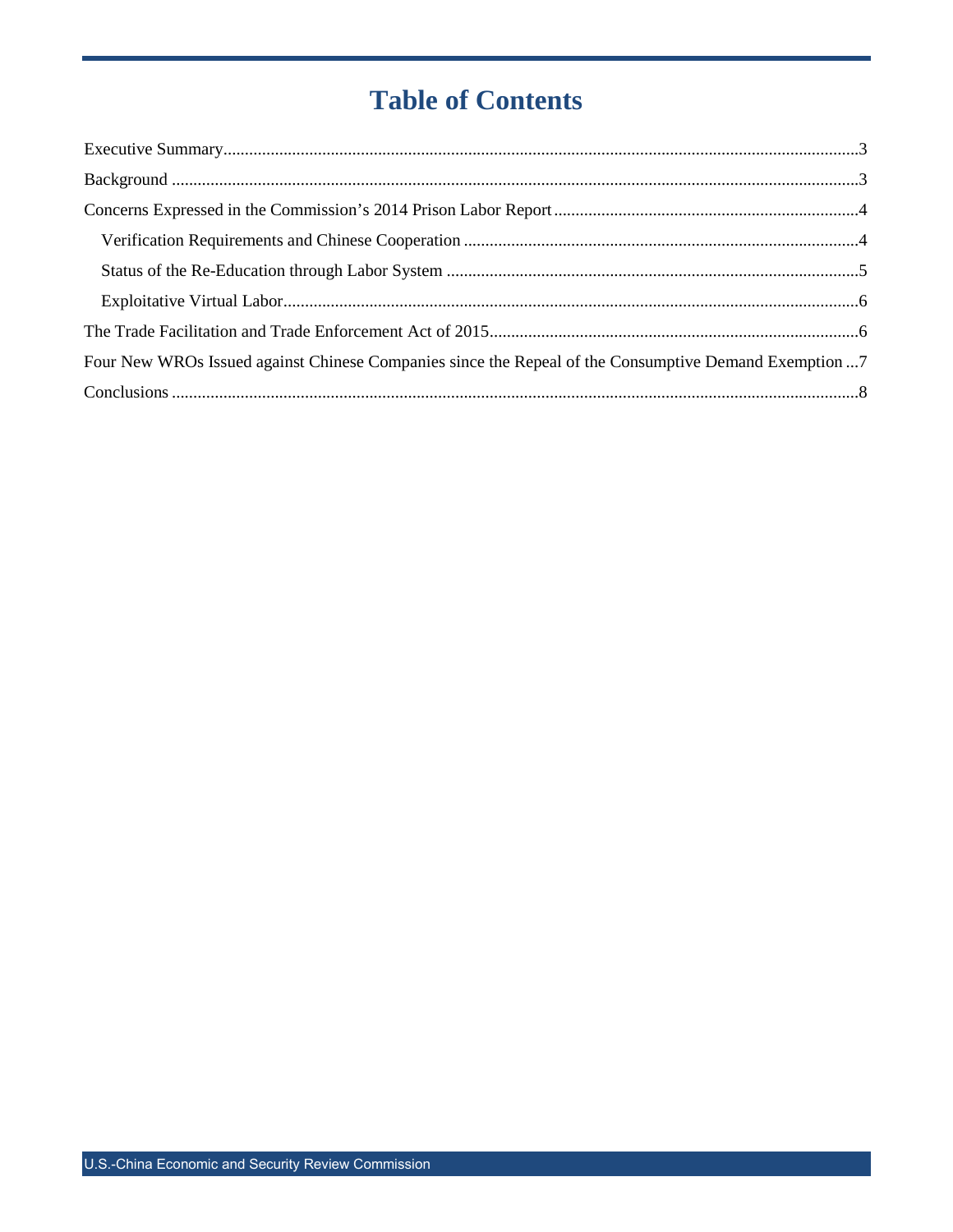## <span id="page-2-0"></span>**Executive Summary**

China maintains a network of prison labor facilities that use forced labor[\\*](#page-2-2) to produce goods intended for export—a violation of U.S.-China trade agreements and U.S. law. U.S. officials continue to face considerable difficulty in combating exports of these forced labor products, since cooperation from Chinese interlocutors has remained at low levels for years. U.S. Immigration and Customs Enforcement (ICE) agents have not been permitted to make site inspections in China since 2009, and Chinese officials still routinely deny the suspected forced labor is occurring, claiming the factories in question do not exist or that they do not make the products in question. The status of the planned abolition of the Chinese "re-education through labor" (RTL) system is uncertain. Some reports indicate forced labor continues to occur at these sites but under a different penal framework.

The Trade Facilitation and Trade Enforcement Act (TFTEA) of 2015 has strengthened U.S. Customs and Border Protection's (CBP) ability to prevent Chinese prison labor-derived products from entering U.S. markets primarily through the elimination of the "consumptive demand" exemption,  $\dagger$  speeding up the process for issuance of a withhold release order  $(WRO)^{\ddagger}$  for products deemed to have been made with forced labor. Since the TFTEA entered into force, four WROs have been issued against Chinese companies. These WROs were the first to be issued against Chinese companies since 1996, and two of the companies in question appear to have since closed.

## <span id="page-2-1"></span>**Background**

The value of Chinese forced labor exports to the United States is unknown because China's forced labor industry has long been opaque.<sup>[1](#page-9-0)</sup> This opacity is exacerbated by the use of middlemen companies to market the products in question for export, by U.S. inspectors' lack of access to suspected sites, and by the Chinese government's refusal to agree with the U.S. government on what constitutes forced labor and thus which products are governed by relevant bilateral agreements. [2](#page-9-1) Jeffrey Fiedler, cofounder of the Laogai Research Foundation and a former Commissioner of the U.S.-China Economic and Security Review Commission, told the Commission that the "amount of [forced labor] production is immaterial and in a real sense unknowable ... the point is that the system continues to flourish."[3](#page-9-2) David Lampton, professor at the Johns Hopkins School of Advanced International Studies, argued in 2001 that "the problem of Chinese prison labor has more political resonance in America than actual economic consequence for the United States."<sup>[4](#page-9-3)</sup> The Declaration on Fundamental Principles and Rights at Work<sup>[§](#page-2-5)</sup> includes a guarantee of freedom from forced labor. [5](#page-9-4)

According to the U.S. Department of Labor, known products linked to Chinese forced labor as of September 2016 are artificial flowers, bricks, Christmas decorations, coal, cotton, electronics, fireworks, footwear, garments, and

<span id="page-2-2"></span>The Tariff Act of 1930 defines "forced labor" as "all work or service which is exacted from any person under the menace of any penalty for its nonperformance and for which the worker does not offer himself voluntarily." Tariff Act of 1930, ch. 497, title III, § 307, 46 Stat. 689, 1930. https://www.gpo.gov/fdsys/pkg/USCODE-2011-title19/pdf/USCODE-2011-titl

<span id="page-2-3"></span><sup>&</sup>lt;sup>†</sup> The consumptive demand exemption stated that "all goods, wares, articles, and merchandise mined, produced, or manufactured wholly or in part in any foreign country by convict labor or/and forced labor or/and indentured labor under penal sanctions shall not be entitled to entry at any of the ports of the United States, and the importation thereof is hereby prohibited ... *but in no case shall such provisions be applicable to goods, wares, articles or merchandise so mined, produced, or manufactured which are not mined, produced, or manufactured in such quantities in the United States as to meet the consumptive demands of the United States*" (emphasis added). Tariff Act of 1930, 19 U.S. Code, ch. 497, title III, § 307, 46 Stat. 689, 1930. *[https://www.gpo.gov/fdsys/pkg/USCODE-2011-title19/pdf/USCODE-2011-title19](https://www.gpo.gov/fdsys/pkg/USCODE-2011-title19/pdf/USCODE-2011-title19-chap4-subtitleII-partI-sec1307.pdf) [chap4-subtitleII-partI-sec1307.pdf](https://www.gpo.gov/fdsys/pkg/USCODE-2011-title19/pdf/USCODE-2011-title19-chap4-subtitleII-partI-sec1307.pdf)*.

<span id="page-2-4"></span><sup>‡</sup> CBP may issue an order to withhold release from CBP's custody of any goods that are suspected of having been produced with forced labor. U.S. Customs and Border Protection, *Forced Labor Enforcement, Withhold Release Orders, Findings, and Detention Procedures*, August

<span id="page-2-5"></span>The Declaration on Fundamental Principles and Rights at Work is an agreement under the International Labor Organization (ILO), part of the UN. According to the ILO, "The 1998 Declaration [on Fundamental Principles and Rights at Work] makes clear that all Members have an obligation arising from the very fact of membership of the ILO to promote and to realize, in good faith and in accordance with the Constitution, the principles concerning the fundamental rights which are the subject of the fundamental Conventions." The Congressional-Executive Commission on China assessed that, as a UN member, China is "obligated to respect a basic set of internationally recognized labor rights, including those associated with forced and compulsory labor" even without having ratified the relevant agreements. Congressional-Executive Commission on China, *2012 Annual Report to Congress*, October 2012, 72; International Labor Organization, "Fundamental Principles and Rights at Work: From Commitment to Action," 2012, 2. *[http://www.ilo.org/wcmsp5/groups/public/--](http://www.ilo.org/wcmsp5/groups/public/---ed_norm/---relconf/documents/meetingdocument/wcms_176149.pdf) [ed\\_norm/---relconf/documents/meetingdocument/wcms\\_176149.pdf](http://www.ilo.org/wcmsp5/groups/public/---ed_norm/---relconf/documents/meetingdocument/wcms_176149.pdf)*.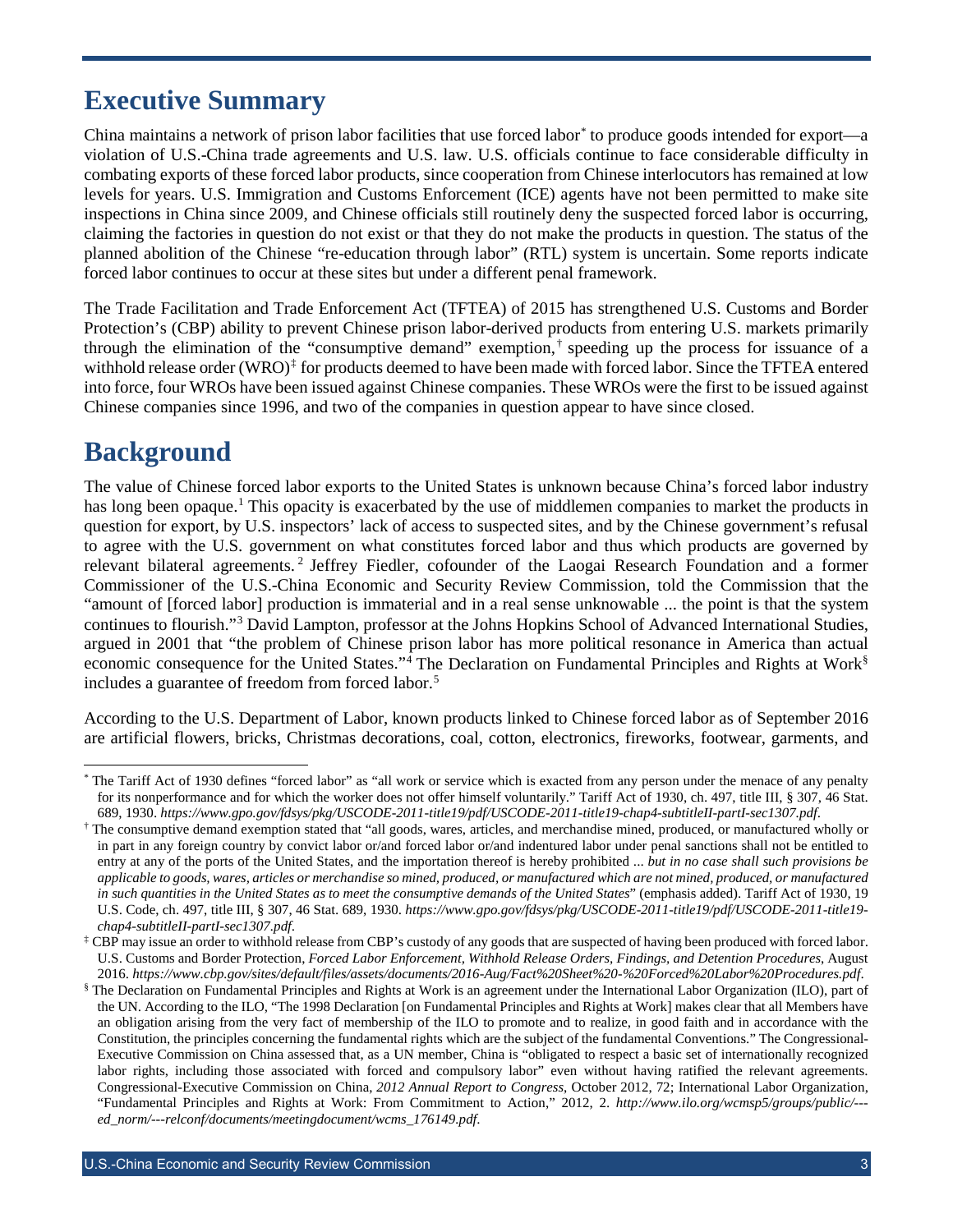construction nails.[6](#page-9-5) Chen Guangcheng, a Chinese civil rights activist and lawyer who escaped from house arrest, sought refuge in the U.S. Embassy in Beijing, and eventually came to the United States on a student visa, wrote in the *Washington Post* in December 2016 that "many of the trappings of the [Christmas] holiday" are made by Chinese prisoners who are forced to work 10–15 hours a day and are punished severely for not meeting daily quotas.<sup>[7](#page-9-6)</sup>

## <span id="page-3-0"></span>**Concerns Expressed in the Commission's 2014 Prison Labor Report**

The Commission's 2014 report on this topic identified three key challenges in combating Chinese forced laborderived exports to the United States: difficulty of meeting verification requirements for prison labor products and inadequate cooperation offered by Chinese authorities, the status of the re-education through labor system, and exploitative virtual labor. [\\*](#page-3-2)

#### <span id="page-3-1"></span>**Verification Requirements and Chinese Cooperation**

According to CBP, "When information reasonably but not conclusively indicates that [forced labor-derived] merchandise ... is being imported, [CBP] may issue withhold release orders."[8](#page-9-7) Alice A. Kipel, executive director of regulations and rulings for CBP, told the Commission that CPB "makes its decisions with respect to allegations of use of forced labor on a case-by-case basis," so there are no specified regulatory criteria for determining whether evidence is "reasonable but not conclusive."[9](#page-9-8) According to Ms. Kipel, these case-by-case standards for evaluating evidence have remained the same under the TFTEA, but the removal of the consumptive demand exemption has simplified the analysis for the WRO process.<sup>[10](#page-9-9)</sup>

ICE, the agency responsible for identifying foreign manufacturers that use forced or child labor, [†](#page-3-3) has only five agents in mainland China and three in Hong Kong.<sup>[‡](#page-3-4) [11](#page-9-10)</sup> James Ink, then deputy assistant director of ICE's Office of International Affairs, testified to the Commission in 2008 that these agents are also tasked with combating crimes "ranging from money laundering, child pornography, strategic weapons [proliferation] ... [and] human trafficking."[12](#page-9-11) As a result, ICE often is unable to devote adequate resources to combating forced labor exports.

The Commission's 2014 report cited insufficient Chinese government cooperation as an obstacle impeding the United States' investigations into forced labor.<sup>[13](#page-9-12)</sup> Kai Wah Chan, ICE Asia desk operations manager, told the Commission in February 2017 that the level of cooperation offered to ICE agents by Chinese interlocutors today has remained inadequate. <sup>[14](#page-9-13)</sup> According to Mr. Fiedler, Chinese officials have insisted since 1994 (when forced labor cooperation began) that agreements facilitating U.S. access to suspected forced labor sites allow for "visits" instead

<span id="page-3-2"></span> <sup>\*</sup> For more information, see John Dotson and Teresa Vanfleet, "Prison Labor Exports from China and Implications for U.S. Policy," *U.S.- China Economic and Security Review Commission*, July 9, 2014, 8, 11, 12. *[https://www.uscc.gov/sites/default/files/Research/Staff%20Report\\_Prison%20Labor%20Exports%20from%20China\\_Final%20Report%](https://www.uscc.gov/sites/default/files/Research/Staff%20Report_Prison%20Labor%20Exports%20from%20China_Final%20Report%20070914.pdf) [20070914.pdf](https://www.uscc.gov/sites/default/files/Research/Staff%20Report_Prison%20Labor%20Exports%20from%20China_Final%20Report%20070914.pdf)*.

<span id="page-3-3"></span><sup>†</sup> Both CBP and ICE attachés can independently open investigations into forced labor issues and gather information overseas, but since in some cases one agency may have a presence in a particular country where the other does not, they assist each other in those situations. According to an ICE policy advisor, the main distinction between the activities of CBP and ICE in this matter is that "CBP has the civil enforcement authorities relating to forced labor-derived goods, and they have the authority to detain those goods at the border, as well as issue Withhold Release Orders and Findings, which may result in civil penalties for the entities in question. ICE has the criminal enforcement authorities relating to forced labor-produced goods, and [ICE has] the authority to work with the U.S. Department of Justice to criminally prosecute persons or entities for violating criminal laws relating to this topic." Policy advisor, U.S. Immigration and Customs Enforcement, interview with Commission staff, May 9, 2017.

<span id="page-3-4"></span>This small group of agents is tasked with monitoring the goods exported from China and Hong Kong to the United States, which equaled approximately \$460 billion and \$7 billion in 2016, respectively, according to the Office of the U.S. Trade Representative. Further complicating monitoring efforts, about 13 percent of China's total exported goods in 2016 were shipped through Hong Kong, as well, according to the Hong Kong Trade Development Council, though it is unclear how much of that was destined for the United States. Office of the U.S. Trade Representative, *Hong Kong*, May 7, 2017. *<https://ustr.gov/countries-regions/china-mongolia-taiwan/hong-kong>*; Office of the U.S. Trade Representative, *The People's Republic of China*, May 2, 2017. *[https://ustr.gov/countries-regions/china-mongolia](https://ustr.gov/countries-regions/china-mongolia-taiwan/peoples-republic-china)[taiwan/peoples-republic-china#](https://ustr.gov/countries-regions/china-mongolia-taiwan/peoples-republic-china)*; Hong Kong Trade Development Council, "Import and Export Trade Industry in Hong Kong," April 21, 2017. *[http://hong-kong-economy-research.hktdc.com/business-news/article/Hong-Kong-Industry-Profiles/Import-and-Export-Trade-](http://hong-kong-economy-research.hktdc.com/business-news/article/Hong-Kong-Industry-Profiles/Import-and-Export-Trade-Industry-in-Hong-Kong/hkip/en/1/1X000000/1X006NJK.htm)[Industry-in-Hong-Kong/hkip/en/1/1X000000/1X006NJK.htm](http://hong-kong-economy-research.hktdc.com/business-news/article/Hong-Kong-Industry-Profiles/Import-and-Export-Trade-Industry-in-Hong-Kong/hkip/en/1/1X000000/1X006NJK.htm)*.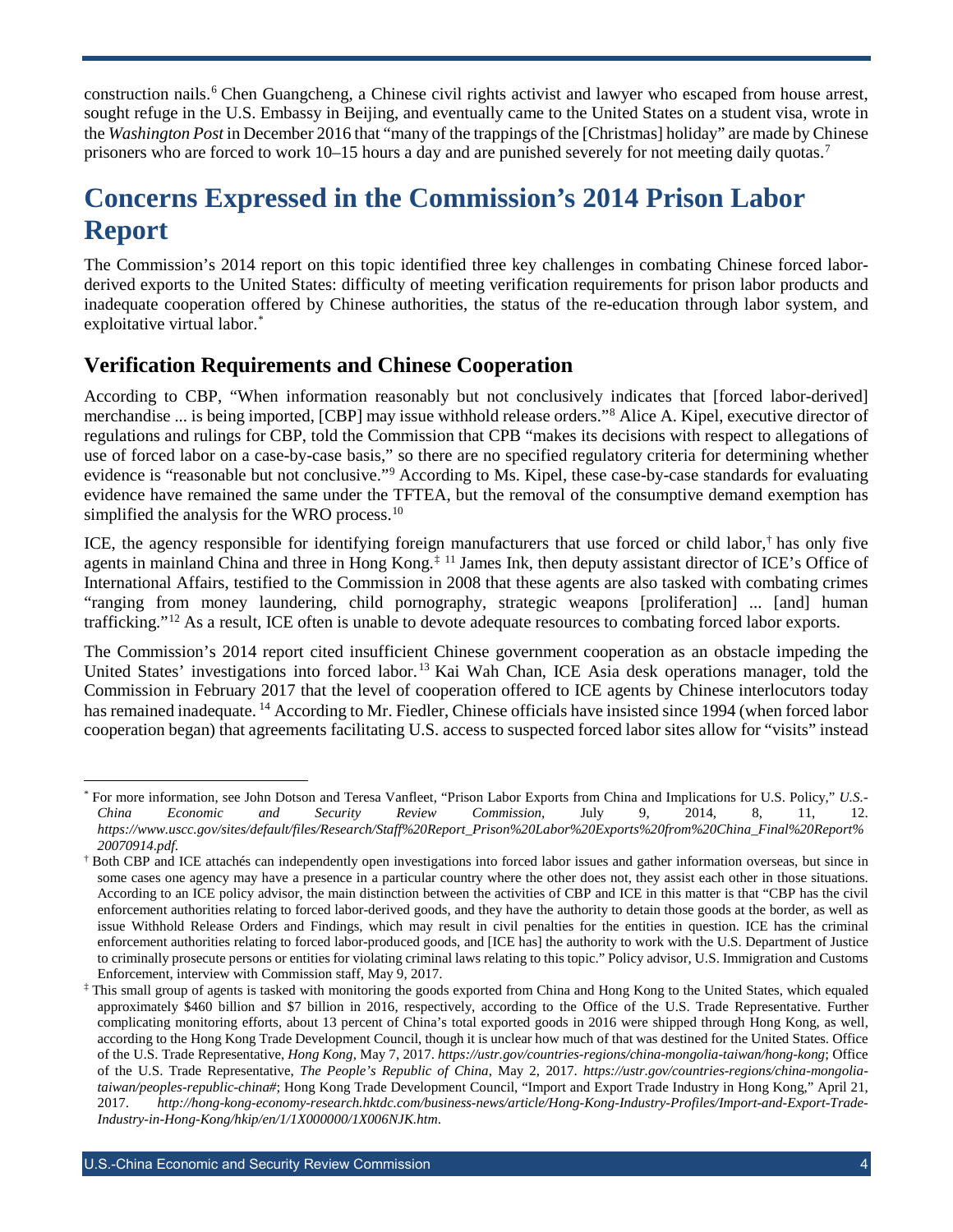of "inspections"; he argued "inspection" carries a "strong[er] meaning" in international agreements. <sup>[\\*](#page-4-1) [15](#page-9-14)</sup> An ICE official told the Commission in February 2017 that ICE agents have not been permitted to conduct inspections of suspected forced labor facilities since 2009.<sup>[16](#page-9-15)</sup> Further, when asked about suspected incidents of forced labor, Chinese officials often simply claim a particular prison or factory doesn't exist or that it doesn't produce the item in question. [17](#page-9-16)

#### <span id="page-4-0"></span>**Status of the Re-Education through Labor System**

The Chinese government announced in November 2013 that its RTL system, which Human Rights Watch defined as "a system of detention and punishment administratively imposed on those who are deemed to have committed minor offenses but are not legally considered criminals," would be officially abolished.<sup>[18](#page-9-17)</sup> RTL inmates were held in work camps for up to four years at a time.<sup>[19](#page-9-18)</sup> A September 2016 U.S. Department of Labor report, however, found that "while the [Chinese] Government has closed some RTL facilities, many were converted to drug rehabilitation centers or 'custody and education centers (C&E),' where there are reports that forced labor continues to occur."<sup>[†](#page-4-2) [20](#page-9-19)</sup> The U.S. Department of State also reported in 2015 that some RTL camps had been converted into other types of detention facilities.<sup>[21](#page-9-20)</sup> An ICE official told the Commission that Chinese authorities view C&E centers as a way for individuals they regard as "generic antisocial elements"—such as sex workers and drug addicts—to be productive members of society, although little is known about what really goes on in these centers.<sup>[22](#page-9-21)</sup> The ICE official added that Chinese authorities have not elaborated on exactly how RTL centers have been repurposed without still relying on forced labor, and former inmates are generally not forthcoming about their experiences in these centers. [23](#page-9-22) The U.S. Department of Labor cited continuing restrictions on both collection and dissemination of information by the Chinese state as a cause of persisting data gaps, but the department's International Labor Affairs Bureau (ILAB)

<span id="page-4-1"></span>Mr. Fiedler told the Congressional-Executive Commission on China in 2005 that the 1994 Statement of Cooperation on the Implementation of the Memorandum of Understanding between the United States of America and the People's Republic of China on Prohibiting Import and Export Trade in Prison Labor Products, which specified that the United States could "request ... visits" to suspected prison labor sites in China, was fatally flawed because it was "dependent upon the willingness of the Chinese government to provide evidence incriminating themselves." As an example of an agreement allowing mandatory "inspections," the 2011 New Strategic Arms Reduction Treaty between the United States and the Russian Federation allows each country to conduct 18 "on-site inspections" of the other's relevant facilities per year, and it describes in detail which activities are permitted during each of the two types of inspection it allows as well as how many of each type of inspection each party may conduct. As reflected in the 1994 Statement of Cooperation, the term "visit" lacks this degree of specificity. U.S. Department of State, *New START*, May 4, 2017. *<https://www.state.gov/t/avc/newstart/index.htm>*; Congressional-Executive Commission on China, *Roundtable on Forced Labor in China*, written testimony of Jeffrey Fiedler, June 22, 2005, 1, 5. *[http://www.cecc.gov/sites/chinacommission.house.gov/files/documents/roundtables/2005/CECC%20Roundtable%20Testimony%20-](http://www.cecc.gov/sites/chinacommission.house.gov/files/documents/roundtables/2005/CECC%20Roundtable%20Testimony%20-%20Jeffrey%20Fiedler%20-%206.22.05.pdf)* %20Jeffrey%20Fiedler%20-%206.22.05.pdf.<br>Custody and education centers are extralegal detention sites used primarily for punishing commercial sex workers and their clients.

<span id="page-4-2"></span>According to Asia Catalyst, a nonprofit based in New York that fosters growth of civil society in Asia, the C&E system is "almost identical" to that of RTL: at C&E centers, "in the name of 'education' and 'rescue,' large numbers of sex workers and their clients are detained for periods of six months to two years without any form of judicial oversight and, while in custody, are subjected to forced labor and compulsory testing for sexually transmitted diseases." Asia Catalyst, "'Custody and Education': Arbitrary Detention for Female Sex Workers in China," December 2013, 7. *[http://www.asiacatalyst.org/wp-content/uploads/2014/09/AsiaCatalyst\\_CustodyEducation2013-](http://www.asiacatalyst.org/wp-content/uploads/2014/09/AsiaCatalyst_CustodyEducation2013-12-EN.pdf) [12-EN.pdf](http://www.asiacatalyst.org/wp-content/uploads/2014/09/AsiaCatalyst_CustodyEducation2013-12-EN.pdf)*.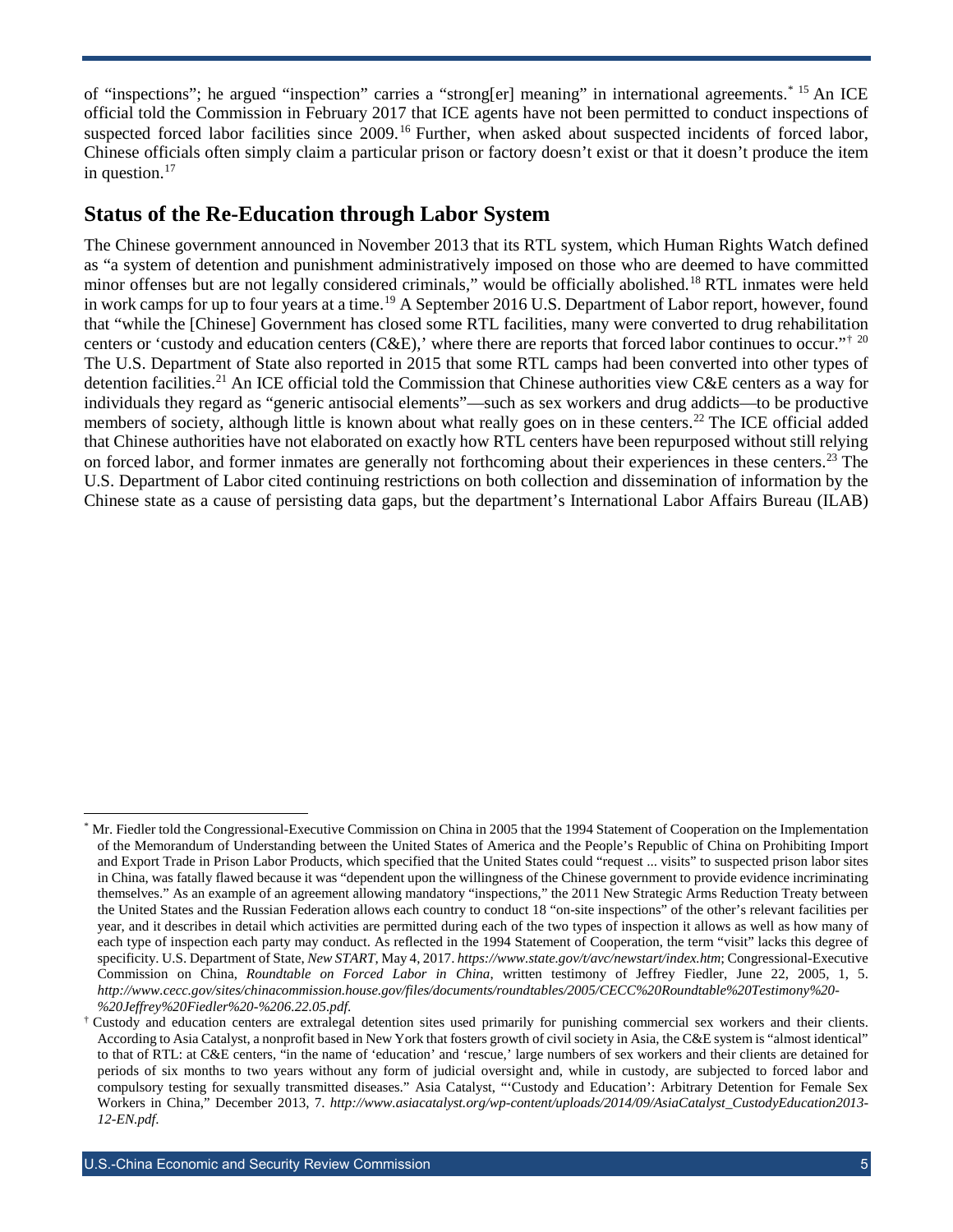assesses in its List of Goods Produced by Child Labor or Forced Labor that even limited data[\\*](#page-5-2) give "reason to believe" child or forced labor is occurring.<sup>[†](#page-5-3) [24](#page-9-23)</sup>

#### <span id="page-5-0"></span>**Exploitative Virtual Labor**

The Commission's 2014 report cited allegations of using forced labor for "gold farming" in China—the practice of repeating specific actions in online video games to accrue or "farm" a game's "currency" or other items to sell to other players for real money in online marketplaces.[25](#page-9-24) According to a 2011 *Guardian* article, a former prisoner of an RTL camp in Heilongjiang Province claimed he was forced to play video games in addition to performing manual labor; this individual claimed prison officials forced prisoners to play in 12-hour shifts farming in-game currency that later was sold by the officials for a total profit of \$785–\$940 a day.[26](#page-9-25) The Commission's report assessed that these allegations of forced gold farming brought "new and potentially significant implications for U.S. policies and laws," noting that U.S. legislation had not yet caught up to countering the potential for "repetitive and low-skill online tasks" to be exploited with forced labor.<sup>[27](#page-9-26)</sup> As of the publishing of this report, the United States had not passed legislation designed to address this problem.[‡](#page-5-4)

## <span id="page-5-1"></span>**The Trade Facilitation and Trade Enforcement Act of 2015**

The TFTEA, which was signed on February 24, 2016, repealed a longstanding exemption to the United States' ban on imports of prison labor products if the consumptive demand for those products exceeded the domestic industrial capacity of the United States; the repeal of the consumptive demand exemption entered into force on March 10, 2016.<sup>[28](#page-10-0)</sup> CBP called the TFTEA "the first comprehensive authorization of [CBP] since the U.S. Department of Homeland Security was created in 2003, with the overall objective to ensure a fair and competitive trade environment."[29](#page-10-1) According to CBP, the TFTEA helps ensure "American manufacturers do not compete with foreign manufacturers or U.S. importers benefiting from the use of forced labor." [30](#page-10-2) The TFTEA also requires the Commissioner of CBP to submit a yearly report[§](#page-5-5) to Congress detailing each incident in which merchandise was denied entry to the United States based on forced labor concerns.<sup>[31](#page-10-3)</sup> According to the TFTEA, anyone "who has reason to believe that merchandise produced by forced labor is being, or is likely to be, imported into the United States" may submit a tip to CBP.<sup>[32](#page-10-4)</sup> If the Commissioner of CBP judges that the evidence "reasonably but not conclusively" indicates a violation has occurred, the Commissioner will issue a WRO; if the Commissioner is able to determine with certainty that the goods in question are in violation, a formal finding will be published to the Customs Bulletin and in the *Federal Register*, the U.S. government's daily legal newspaper. [33](#page-10-5) Previously, before a

<span id="page-5-2"></span>The International Labor Affairs Bureau (ILAB) decides whether a good is produced with forced or child labor based on the nature, date, and source of relevant information; the extent of its corroboration; and whether there is "significant incidence" of forced or child labor in its production. According to Austin M. Pedersen, lead international relations officer at ILAB's Office of Child Labor, Forced Labor, and Human Trafficking, in the case of countries that restrict data collection and dissemination, "ILAB takes into account the limited availability of information ... in particular the extent of corroboration. So, while the definition of significant incidence remains the same across goods on the [Trafficking Victims Protection Reauthorization Act] List, ILAB would require fewer sources to corroborate the timely and credible information it has in determining a reason to believe that a good was produced by child labor or forced labor." Austin M. Pedersen, lead international relations officer, U.S. Department of Labor Office of Child Labor, Forced Labor, and Human Trafficking, interview with Commission staff, April 12, 2017.

<span id="page-5-3"></span><sup>†</sup> According to ILAB, "Information that relates only to a single company or facility or that indicates an isolated incident of child labor or forced labor will not ordinarily weigh in favor of a finding that a good is produced in violation of international standards. Information that demonstrates a significant incidence of child labor or forced labor in the production of a particular good, although not necessarily representing a practice in the industry as a whole, will ordinarily weigh in favor of a finding that a good is produced in violation of international standards." ILAB also assesses that forced and child labor frequently occurs in "small local enterprises" that can easily change their names, thwarting attempts to track production in detail. ILAB notes that listing of a particular good and country "cannot be generalized to *all* production of that good in the country." U.S. Department of Labor, Bureau of International Labor Affairs, *List of Goods Produced by Child Labor or Forced Labor*, September 30, 2016, 52, 54. *[https://www.dol.gov/sites/default/files/documents/ilab/reports/child](https://www.dol.gov/sites/default/files/documents/ilab/reports/child-labor/findings/TVPRA_Report2016.pdf)[labor/findings/TVPRA\\_Report2016.pdf](https://www.dol.gov/sites/default/files/documents/ilab/reports/child-labor/findings/TVPRA_Report2016.pdf)*.

<span id="page-5-4"></span><sup>‡</sup> The TFTEA neither specifically mentions nor interferes with Congress' ability to sanction gold-farming or click fraud—repetitively clicking ad banners on websites to generate revenue for the website owners—connected to Chinese forced labor. Trade Facilitation and Trade Enforcement Act of 2015 § 922, Public Law No. 114–125, 2016. *<https://www.congress.gov/bill/114th-congress/house-bill/644>*.

<span id="page-5-5"></span>This report, which is submitted to the Senate Finance Committee and the House Committee on Ways and Means, is not made available to the public. Katrina Skinner, public affairs specialist, U.S. Customs and Border Protection, interview with Commission staff, March 22, 2017.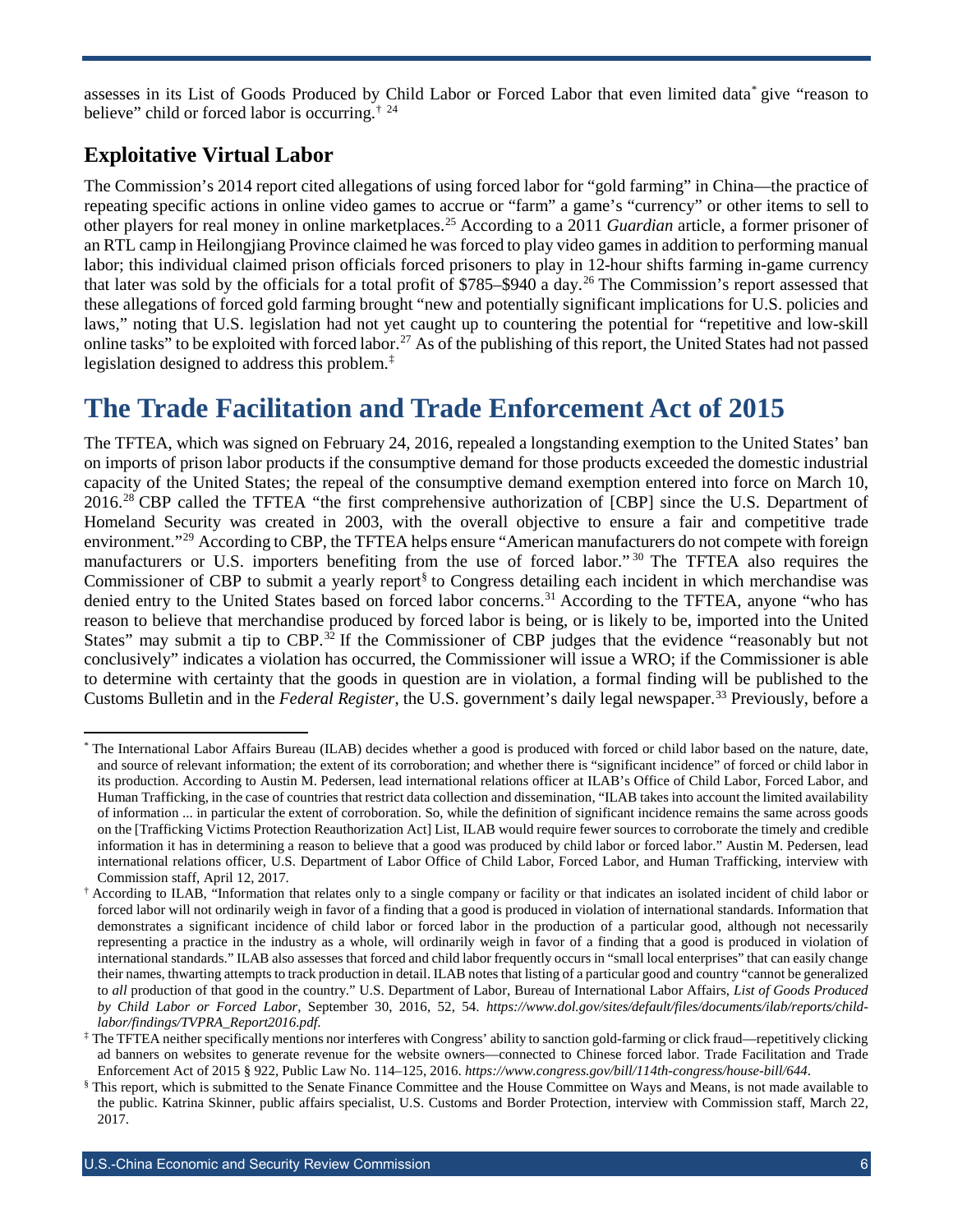WRO could be issued, CBP had to consider whether consumptive demand was a factor in withholding release of a particular import. Now, however, since consumptive demand no longer requires consideration, the WRO petition process can be expedited.[34](#page-10-6) According to CBP, the consumptive demand exemption "historically provided violators a defense [against] ... enforcement action."[35](#page-10-7)

The TFTEA "has an important signaling effect that the U.S. government has an interest in curtailing the worst forms of labor rights abuse in global supply chains ... particularly looking at issues in aquaculture and fishing," according to Sarah Labowitz, cofounder and codirector of New York University's Stern Center for Business and Human Rights. [36](#page-10-8) Indeed, concerns about forced labor in seafood industry supply chains—notorious for their mismanagement and lack of transparency—appear to have been a major factor driving the removal of the consumptive demand loophole.[37](#page-10-9) Around the time the bill was being debated by Congress, the Associated Press published a multipart investigation of forced labor in the Southeast Asian seafood industry.[38](#page-10-10) The Pulitzer-winning investigation drew the attention of many U.S. citizens to the possibility that the seafood they consumed was produced with slave labor. [39](#page-10-11) Although illegal, unreported, and unregulated fishing in China has been well documented,<sup>[40](#page-10-12)</sup> reports of forced Chinese labor in seafood supply chains have been limited and anecdotal.<sup>[41](#page-10-13)</sup> One of the lead investigators of the Associated Press investigation said in an interview, "It's not just the Thai fishing industry—Taiwanese, Korean, Chinese. We focused on one particular industry, one company, and followed that chain. But it was exposed to illustrate a much bigger problem."[42](#page-10-14)

## <span id="page-6-0"></span>**Four New WROs Issued against Chinese Companies since the Repeal of the Consumptive Demand Exemption**

Since the repeal of the consumptive demand exemption entered into force, CBP has issued four WROs against Chinese companies that remain active currently—the first WROs to target Chinese companies since 1996.<sup>[43](#page-10-15)</sup> CBP told the Commission that CBP received the allegations behind all four cases before the signing of the TFTEA and issued the relevant WROs after its signing.<sup>[44](#page-10-16)</sup> Elizabeth G. Kurpis, associate at the law firm Mintz Levin, argued that the food and apparel industries are most likely to be affected by the TFTEA since those two industries tend to have supply chains that are most compromised by forced labor.<sup>[45](#page-10-17)</sup> Indicating the TFTEA is already having an effect, Ms. Kurpis pointed out that Tangshan Sanyou Group—one of the Chinese companies targeted by a WRO since the TFTEA entered into force—appears to have been "permanently closed."[46](#page-10-18) CNN also reported that Tangshan Sanyou Group and Tangshan Sunfar Silicon Company, another company targeted by a WRO, appeared to be closed, as calls to their listed numbers went unanswered or the lines were disconnected.[47](#page-10-19) Commission staff also were unable to reach either company by phone numbers listed online, which appeared to be disconnected, suggesting the companies may no longer be in operation.

| Date Filed | <b>Product Type</b>                                                                                  | Company                                         | <b>Status</b> |
|------------|------------------------------------------------------------------------------------------------------|-------------------------------------------------|---------------|
| 3/29/2016  | Soda Ash, Calcium Chloride,<br>and Caustic Soda                                                      | Tangshan Sanyou Group and its Subsidiaries      | Active        |
| 3/29/2016  | Potassium, Potassium<br>Hydroxide, Potassium Nitrate                                                 | Tangshan Sunfar Silicon Industries              | Active        |
| 5/20/2016  | Stevia and its Derivatives<br>Inner Mongolia Hengzheng Group Baoanzhao<br>Agricultural and Trade LLC |                                                 | Active        |
| 9/16/2016  | Peeled Garlic                                                                                        | Hongchang Fruits & Vegetable Products Co., Ltd. | Active        |

|  |  |  |  | <b>Table 1: Recent WROs Pertaining to China</b> |  |
|--|--|--|--|-------------------------------------------------|--|
|--|--|--|--|-------------------------------------------------|--|

*Source:* U.S. Customs and Border Protection, *Forced Labor*, May 2, 2017. *https://www.cbp.gov/trade/trade-community/programsoutreach/convict-importations*.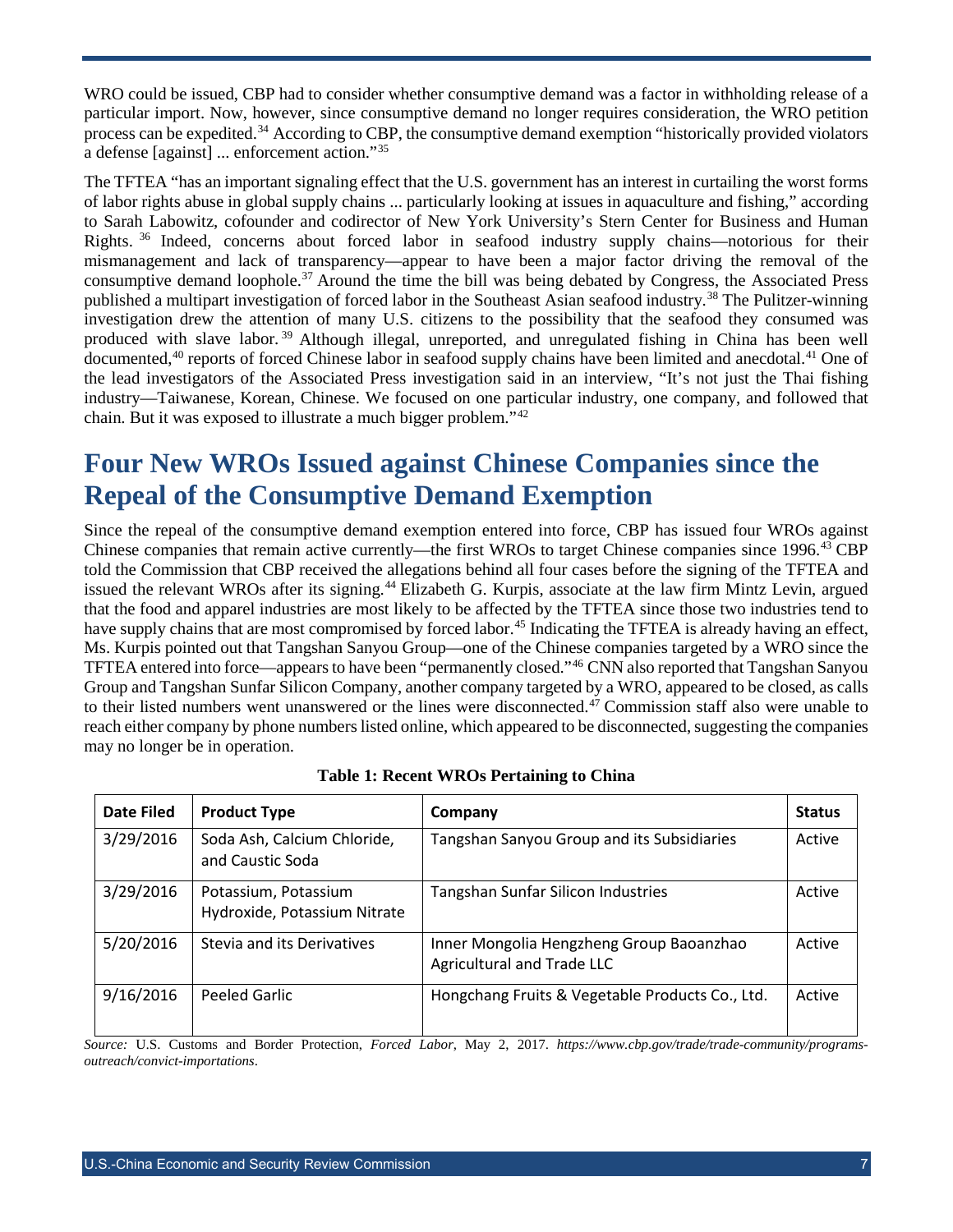## <span id="page-7-0"></span>**Conclusions**

The Chinese government continues to use forced labor to produce exports destined for the United States, in violation of U.S. law and bilateral trade agreements.<sup>[48](#page-10-20)</sup> The enactment of the TFTEA in 2015 closed some regulatory loopholes and strengthened CBP's ability to prevent Chinese prison labor-derived products from entering the United States, allowing CBP to issue the first WROs against Chinese companies in almost 20 years.

Some U.S. states have enacted legislation addressing forced labor in corporate supply chains. One example is the California Transparency in Supply Chains Act, which—according to the law—requires certain "retail sellers and manufacturers doing business in the state to disclose their efforts to eradicate slavery and human trafficking from their direct supply chains."[49](#page-10-21) The California law acknowledges that market forces are a "key impetus" in the perpetuation of the crimes of slavery and trafficking, causing consumers and businesses to inadvertently purchase and promote tainted goods.<sup>[50](#page-10-1)</sup> In response, the law requires "large retailers and manufacturers" to disclose publicly in a "conspicuous and easily understood" fashion their "efforts to eradicate slavery and human trafficking from their supply chains, to educate consumers on how to purchase goods produced by companies that responsibly manage their supply chains, and, thereby, to improve the lives of victims of slavery and human trafficking."[51](#page-10-22) The law "applies to any company doing business in California that has annual worldwide gross receipts of more than \$100 million and that identifies itself as a retail seller or manufacturer on its California tax return."<sup>[52](#page-10-23)</sup> In 2015, the office of then California Attorney General Kamala D. Harris published a document describing how to comply with the disclosure requirements; examples of this disclosure can be found on the websites of Nestlé, Safeway, and Avon.<sup>[53](#page-10-3)</sup> The document points out that the California Act only requires companies to make these public disclosures; it does not mandate taking action to actually reduce reliance on slave labor in corporate supply chains.<sup>[54](#page-10-5)</sup>

At the federal level, there are few disclosure requirements regarding efforts to curb forced labor in corporate supply chains. Federal legislation mandating not only disclosure of corporate anti-forced labor efforts but also taking certain steps to eliminate forced labor components from supply chains based on internal corporate investigations could help reduce the United States' vulnerability to forced labor exports from China.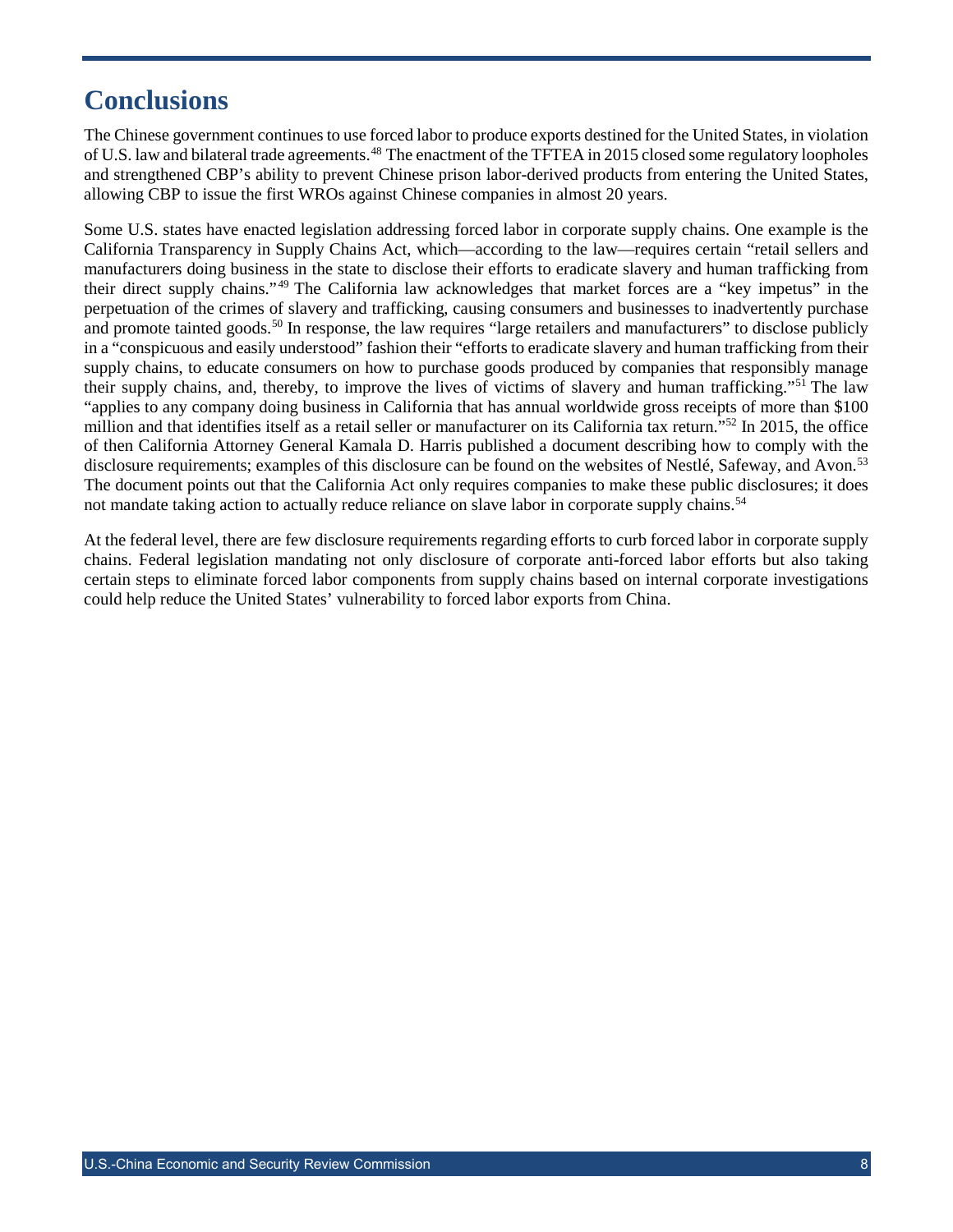#### **Endnotes**

 $\overline{a}$ 

- <sup>1</sup> Congressional-Executive Commission on China, *2013 Annual Report to Congress*, October 2013, 72; Andrew Jacobs, "Behind Cry for Help from China Labor Camp," *New York Times*, June 11, 2013. *[http://www.nytimes.com/2013/06/12/world/asia/man-details-risks-in](http://www.nytimes.com/2013/06/12/world/asia/man-details-risks-in-exposing-chinas-forced-labor.html)[exposing-chinas-forced-labor.html](http://www.nytimes.com/2013/06/12/world/asia/man-details-risks-in-exposing-chinas-forced-labor.html)*; Paul Blustein, "Prison Labor: Can U.S. Point Finger at China?" *Washington Post*, June 3, 1997. *<http://www.washingtonpost.com/wp-srv/inatl/longterm/china/stories/prison060397.htm>*.
- <sup>2</sup> U.S.-China Economic and Security Review Commission, *2008 Annual Report to Congress*, November 2008, 321, 326.
- 
- <sup>4</sup> David M. Lampton, Same Bed, Different Dreams: Managing U.S.-China Relations, 1989-2000, University of California Press, 2001, 125.
- <sup>5</sup> International Labor Organization, "ILO Declaration on Fundamental Principles and Rights at Work and its Follow-Up," June 15, 2010, 1. *[http://www.ilo.org/wcmsp5/groups/public/---ed\\_norm/---declaration/documents/publication/wcms\\_467653.pdf.](http://www.ilo.org/wcmsp5/groups/public/---ed_norm/---declaration/documents/publication/wcms_467653.pdf)*
- <sup>6</sup> U.S. Department of Labor, *List of Goods Produced by Child Labor or Forced Labor*, September 30, 2016.
- 
- *https://www.dol.gov/ilab/reports/child-labor/list-of-goods/*[.](https://www.dol.gov/ilab/reports/child-labor/list-of-goods/) 7 Chen Guangcheng, "Prison Laborers in China Endure Unimaginable Suffering to Produce Holiday Lights," *Washington Post*, December 21, 2016. *[https://www.washingtonpost.com/news/global-opinions/wp/2016/12/21/prison-laborers-in-china-endure-unimaginable](https://www.washingtonpost.com/news/global-opinions/wp/2016/12/21/prison-laborers-in-china-endure-unimaginable-suffering-to-produce-holiday-lights/?utm_term=.8fd01d83da3e)[suffering-to-produce-holiday-lights/](https://www.washingtonpost.com/news/global-opinions/wp/2016/12/21/prison-laborers-in-china-endure-unimaginable-suffering-to-produce-holiday-lights/?utm_term=.8fd01d83da3e)*; Curtis Tate, "Chinese Activist Chen Guangcheng's Visa Is Ready, U.S. Says," *McClatchy*, May 15, 2012[.](http://www.mcclatchydc.com/news/politics-government/congress/article24729559.html) http://www.mcclatchydc.com/news/politics-government/congress/article24729559.html.<br><sup>8</sup> U.S. Customs and Border Protection, *Forced Labor*, May 2, 2017. [https://www.cbp.gov/trade/trade-community/programs-](https://www.cbp.gov/trade/trade-community/programs-outreach/convict-importations)
- *[outreach/convict-importations](https://www.cbp.gov/trade/trade-community/programs-outreach/convict-importations)*.
- <sup>9</sup> Alice A. Kipel, executive director of regulations and rulings, U.S. Customs and Border Protection, interview with Commission staff, March 1, 2017.
- <sup>10</sup> Alice A. Kipel, executive director of regulations and rulings, U.S. Customs and Border Protection, interview with Commission staff, March 1, 2017.
- <sup>11</sup> Kai Wah Chan, Asia desk operations manager, U.S. Immigration and Customs Enforcement, interview with Commission staff, February 16, 2017; U.S. Immigration and Customs Enforcement, *HSI International Operations*. *<https://www.ice.gov/contact/hsi-international-ops>*; U.S. Immigration and Customs Enforcement, "Forced Labor Program," December 2015.
- http://c[.](http://c.ymcdn.com/sites/www.iwpawood.org/resource/resmgr/Docs/ICE_FCL_Fact_Sheet.pdf)ymcdn.com/sites/www.iwpawood.org/resource/resmgr/Docs/ICE\_FCL\_Fact\_Sheet.pdf.<br><sup>12</sup> U.S.-China Economic and Security Review Commission, *Hearing on the Memoranda of Understanding between the United States and China Regarding Prison Labor Products*, testimony of James Ink, June 19, 2008, 39.
- <sup>13</sup> John Dotson and Teresa Vanfleet, "Prison Labor Exports from China and Implications for U.S[.](https://www.uscc.gov/sites/default/files/transcripts/6.19.08HearingTranscript.pdf) Policy," U.S.-China Economic and *Security Review Commission*, July 9, 2014, 2.

*[https://www.uscc.gov/sites/default/files/Research/Staff%20Report\\_Prison%20Labor%20Exports%20from%20China\\_Final%20Report%](https://www.uscc.gov/sites/default/files/Research/Staff%20Report_Prison%20Labor%20Exports%20from%20China_Final%20Report%20070914.pdf) [20070914.pdf.](https://www.uscc.gov/sites/default/files/Research/Staff%20Report_Prison%20Labor%20Exports%20from%20China_Final%20Report%20070914.pdf)*

- <sup>14</sup> Kai Wah Chan, Asia desk operations manager, U.S. Immigration and Customs Enforcement, interview with Commission staff, February 16, 2017.
- <sup>15</sup> Jeffrey Fiedler, cofounder, Laogai Research Foundation, interview with Commission staff, April 8, 2017.
- <sup>16</sup> Policy advisor, U.S. Immigration and Customs Enforcement, interview with Commission staff, February 21, 2017.
- <sup>17</sup> Policy advisor, U.S. Immigration and Customs Enforcement, interview with Commission staff, February 21, 2017.
- <sup>18</sup> *Economist*, "The Government Says It Will Reform its System of Labor Camps: Long Overdue," January 12, 2013. *<http://www.economist.com/news/china/21569448-government-says-it-will-reform-its-system-labour-camps-long-overdue>*; Human Rights Watch, "Reeducation through Labor in China," June 1998. *<http://pantheon.hrw.org/legacy/campaigns/china-98/laojiao.htm>*.
- <sup>19</sup> *Economist*, "The Government Says It Will Reform its System of Labor Camps: Long Overdue," January 12, 2013.
- http://www.economist.com/news/china/21569448-government-says-it-will-reform-its-system-labour-camps-long-overdue.<br><sup>20</sup> U.S[.](http://www.economist.com/news/china/21569448-government-says-it-will-reform-its-system-labour-camps-long-overdue) Department of Labor, Bureau of International Labor Affairs, *List of Goods Produced by Child Labor*
- <sup>21</sup> Alexandra Harney, Jason Szep, and Matt Spetalnick, "U[.](https://www.dol.gov/sites/default/files/documents/ilab/reports/child-labor/findings/TVPRA_Report2016.pdf)S. Downplayed Evidence of Abuses in Chinese Detention Camps," Reuters, December 31, 2015[.](http://www.reuters.com/article/us-usa-humantrafficking-china-insight-idUSKBN0UD1MD20151230) http://www.reuters.com/article/us-usa-humantrafficking-china-insight-idUSKBN0UD1MD20151230.<br><sup>22</sup> Policy advisor, U.S. Immigration and Customs Enforcement, interview with Commission staff, February 21, 20
- 
- <sup>23</sup> Policy advisor, U.S. Immigration and Customs Enforcement, interview with Commission staff, February 21, 2017; Sophia Yan, "U.S. Steps up Pressure on China over Prison Labor," CNN, June 6, 2016. *[http://money.cnn.com/2016/06/06/news/economy/china-prison](http://money.cnn.com/2016/06/06/news/economy/china-prison-labor-exports/)[labor-exports/](http://money.cnn.com/2016/06/06/news/economy/china-prison-labor-exports/)*.
- <sup>24</sup> U.S. Department of Labor, Bureau of International Labor Affairs, *List of Goods Produced by Child Labor or Forced Labor*, September 30, 2016, 53. *[https://www.dol.gov/sites/default/files/documents/ilab/reports/child-labor/findings/TVPRA\\_Report2016.pdf](https://www.dol.gov/sites/default/files/documents/ilab/reports/child-labor/findings/TVPRA_Report2016.pdf)*.
- <sup>25</sup> John Dotson and Teresa Vanfleet, "Prison Labor Exports from China and Implications for U.S. Policy," *U.S.-China Economic and Security Review Commission*, July 9, 2014, 8. *[https://www.uscc.gov/sites/default/files/Research/Staff%20Report\\_Prison%20Labor%20Exports%20from%20China\\_Final%20Report%](https://www.uscc.gov/sites/default/files/Research/Staff%20Report_Prison%20Labor%20Exports%20from%20China_Final%20Report%20070914.pdf)*
- *20070914.pdf*[.](https://www.uscc.gov/sites/default/files/Research/Staff%20Report_Prison%20Labor%20Exports%20from%20China_Final%20Report%20070914.pdf) 26 Danny Vincent*,* "China Used Prisoners in Lucrative Internet Gaming Work," *Guardian*, May 25, 2011.
- https://www.theguardian.com/world/2011/may/25/china-prisoners-internet-gaming-scam.<br><sup>27</sup> John Dotson and Teresa Vanfleet, "Prison Labor Exports from China and Implications for U.S[.](https://www.theguardian.com/world/2011/may/25/china-prisoners-internet-gaming-scam) Policy," U.S.-China Economic and *Security Review Commission*, July 9, 2014, 8–9.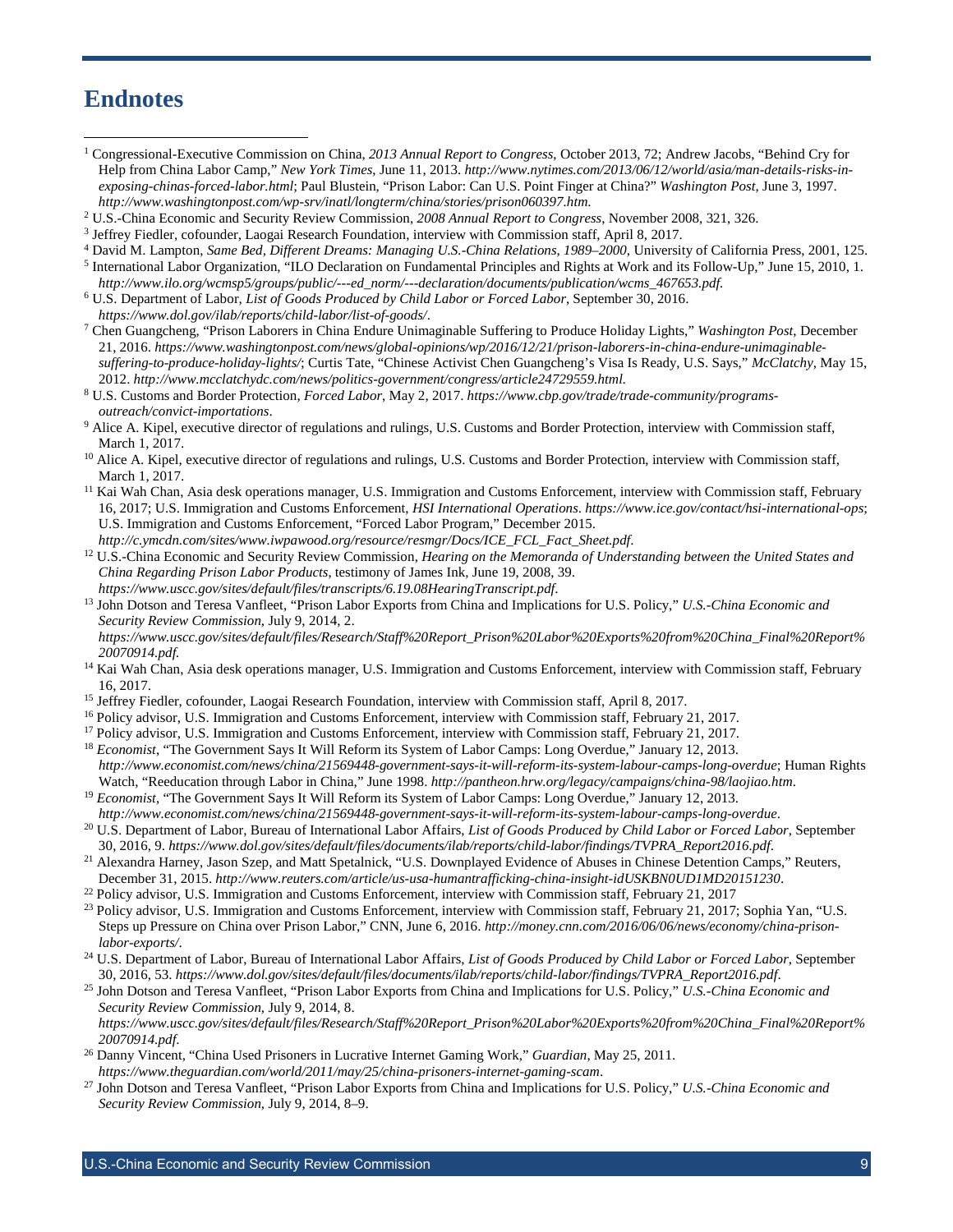*[https://www.uscc.gov/sites/default/files/Research/Staff%20Report\\_Prison%20Labor%20Exports%20from%20China\\_Final%20Report%](https://www.uscc.gov/sites/default/files/Research/Staff%20Report_Prison%20Labor%20Exports%20from%20China_Final%20Report%20070914.pdf) [20070914.pdf](https://www.uscc.gov/sites/default/files/Research/Staff%20Report_Prison%20Labor%20Exports%20from%20China_Final%20Report%20070914.pdf)*.

<span id="page-9-0"></span><sup>28</sup> Alice A. Kipel, executive director of regulations and rulings, U.S. Customs and Border Protection, interview with Commission staff, March 20, 2017; U.S. Customs and Border Protection, *Trade Facilitation and Trade Enforcement Act of 2015: Repeal of the Consumptive Demand Clause*, April 2016. *[https://www.cbp.gov/sites/default/files/assets/documents/2016-](https://www.cbp.gov/sites/default/files/assets/documents/2016-Apr/TFTEA_Consumptive%20Demand_FINAL_0.pdf) [Apr/TFTEA\\_Consumptive%20Demand\\_FINAL\\_0.pdf](https://www.cbp.gov/sites/default/files/assets/documents/2016-Apr/TFTEA_Consumptive%20Demand_FINAL_0.pdf)*; Timothy Ford, "New Law Expands Liability for Forced Labor in Supply Chains – Food Companies at Risk," *Hogan Lovells*, February 25, 2016. *<http://ehoganlovells.com/rv/ff0025aef18870364e2c03702d49a16d5ea78ec3>*; Tariff Act of 1930, 19 U.S. Code, ch. 497, title III, § 307, 46 Stat. 689, 1930. *[https://www.gpo.gov/fdsys/pkg/USCODE-2011-title19/pdf/USCODE-2011-title19-chap4-subtitleII-partI-](https://www.gpo.gov/fdsys/pkg/USCODE-2011-title19/pdf/USCODE-2011-title19-chap4-subtitleII-partI-sec1307.pdf)*

<span id="page-9-4"></span><span id="page-9-3"></span><span id="page-9-2"></span><span id="page-9-1"></span>*sec1307.pdf*[.](https://www.gpo.gov/fdsys/pkg/USCODE-2011-title19/pdf/USCODE-2011-title19-chap4-subtitleII-partI-sec1307.pdf) 29 U.S. Customs and Border Protection, *Trade Facilitation and Trade Enforcement Act of 2015—Overview*, October 2016. *[https://www.cbp.gov/sites/default/files/assets/documents/2016-](https://www.cbp.gov/sites/default/files/assets/documents/2016-Oct/Trade%20Facilitation%20and%20Trade%20Enforcement%20Act%20of%202015%20-%20Overview.pdf)*

 $\overline{a}$ 

- <span id="page-9-6"></span><span id="page-9-5"></span>*[Oct/Trade%20Facilitation%20and%20Trade%20Enforcement%20Act%20of%202015%20-%20Overview.pdf.](https://www.cbp.gov/sites/default/files/assets/documents/2016-Oct/Trade%20Facilitation%20and%20Trade%20Enforcement%20Act%20of%202015%20-%20Overview.pdf)* <sup>30</sup> U.S. Customs and Border Protection, *Trade Facilitation and Trade Enforcement Act of 2015: Repeal of the Consumptive Demand Clause*, April 2016. *[https://www.cbp.gov/sites/default/files/assets/documents/2016-](https://www.cbp.gov/sites/default/files/assets/documents/2016-Apr/TFTEA_Consumptive%20Demand_FINAL_0.pdf) [Apr/TFTEA\\_Consumptive%20Demand\\_FINAL\\_0.pdf](https://www.cbp.gov/sites/default/files/assets/documents/2016-Apr/TFTEA_Consumptive%20Demand_FINAL_0.pdf)*.
- <sup>31</sup> Elizabeth G. Kurpis, "Forced Labor Loophole Closed, Fashion Brands Beware," *Law 360*, May 2, 2016. *<https://www.law360.com/articles/791298/forced-labor-loophole-closed-fashion-brands-beware>*; Trade Facilitation and Trade
- <span id="page-9-8"></span><span id="page-9-7"></span><sup>32</sup> U[.](https://www.congress.gov/bill/114th-congress/house-bill/644/text)S. Customs and Border Protection, Forced Labor, May 2, 2017. [https://www.cbp.gov/trade/trade-community/programs](https://www.cbp.gov/trade/trade-community/programs-outreach/convict-importations)*[outreach/convict-importations](https://www.cbp.gov/trade/trade-community/programs-outreach/convict-importations)*; Timothy Ford, "New Law Expands Liability for Forced Labor in Supply Chains – Food Companies at Risk," *Hogan Lovells*, February 25, 2016. *<http://ehoganlovells.com/rv/ff0025aef18870364e2c03702d49a16d5ea78ec3>*.
- <span id="page-9-9"></span><sup>33</sup> U.S. Customs and Border Protection, *Forced Labor*, May 2, 2017. *[https://www.cbp.gov/trade/trade-community/programs](https://www.cbp.gov/trade/trade-community/programs-outreach/convict-importations)[outreach/convict-importations](https://www.cbp.gov/trade/trade-community/programs-outreach/convict-importations)*.
- <span id="page-9-10"></span><sup>34</sup> U.S. Customs and Border Protection, *Trade Facilitation and Trade Enforcement Act of 2015: Repeal of the Consumptive Demand Clause*, April 2016. *[https://www.cbp.gov/sites/default/files/assets/documents/2016-](https://www.cbp.gov/sites/default/files/assets/documents/2016-Apr/TFTEA_Consumptive%20Demand_FINAL_0.pdf)*
- *Apr/TFTEA\_Consumptive%20Demand\_FINAL\_0.pdf*[.](https://www.cbp.gov/sites/default/files/assets/documents/2016-Apr/TFTEA_Consumptive%20Demand_FINAL_0.pdf) 35 U.S. Customs and Border Protection, *Trade Facilitation and Trade Enforcement Act of 2015, Repeal of the Consumptive Demand Clause – Frequently Asked Questions (FAQs)*, April 2016. *[https://www.cbp.gov/sites/default/files/assets/documents/2016-Apr/tftea-repeal-](https://www.cbp.gov/sites/default/files/assets/documents/2016-Apr/tftea-repeal-consumptive-demand-clause-faqs.pdf)*
- <span id="page-9-11"></span>*consumptive-demand-clause-faqs.pdf*[.](https://www.cbp.gov/sites/default/files/assets/documents/2016-Apr/tftea-repeal-consumptive-demand-clause-faqs.pdf) 36 Barbara Booth, "The Victims of the 21st-Century Slave Trade," CNBC, March 3, 2016. *[http://www.cnbc.com/2016/03/03/hr644-bill](http://www.cnbc.com/2016/03/03/hr644-bill-passed-to-end-the-150-billion-global-slave-trade.html)[passed-to-end-the-150-billion-global-slave-trade.html](http://www.cnbc.com/2016/03/03/hr644-bill-passed-to-end-the-150-billion-global-slave-trade.html)*.
- <span id="page-9-12"></span><sup>37</sup> Timothy Ford, "New Law Expands Liability for Forced Labor in Supply Chains – Food Companies at Risk," *Hogan Lovells*, February 25, 2016. *<http://ehoganlovells.com/rv/ff0025aef18870364e2c03702d49a16d5ea78ec3>*; Sarah A. Altschuller, "U.S. Congress Finally Eliminates the Consumptive Demand Exception," *Corporate Social Responsibility and the Law*, February 16, 2016. *<http://www.csrandthelaw.com/2016/02/16/u-s-congress-finally-eliminates-the-consumptive-demand-exception/>*.
- <span id="page-9-13"></span><sup>38</sup> Associated Press, "Seafood from Slaves: An AP Investigation Helps Free Slaves in the 21st Century," 2015–2016.
- <span id="page-9-15"></span><span id="page-9-14"></span>*https://www.ap.org/explore/seafood-from-slaves/index.html#main-section*[.](https://www.ap.org/explore/seafood-from-slaves/index.html#main-section) 39 Martha Mendoza, "AP Report on Slave-Peeled Shrimp Spurs Calls for Boycott," Associated Press, December 14, 2015. *<https://www.ap.org/explore/seafood-from-slaves/ap-report-on-slave-peeled-shrimp-spurs-calls-for-boycott.html>*.
- <span id="page-9-18"></span><span id="page-9-17"></span><span id="page-9-16"></span><sup>40</sup> Editorial Board, "China Wants Fish, So Africa Goes Hungry," *New York Times*, May 3, 2017. *<https://www.nytimes.com/2017/05/03/opinion/china-wants-fish-so-africa-goes-hungry.html>*; Charlie Campbell, "The Fight to Save the World's Seas from China's Bloated Fishing Industry," *Time*, August 23, 2016. *[http://time.com/4463943/japan-china-fishing-marine-iuu](http://time.com/4463943/japan-china-fishing-marine-iuu-environment-google-skytruth/)[environment-google-skytruth/](http://time.com/4463943/japan-china-fishing-marine-iuu-environment-google-skytruth/)*; *Economist*, "Trawling for Trouble: Why do Chinese Fishermen Keep Getting Arrested?" April 14, 2016. *<http://www.economist.com/news/asia/21697030-why-do-chinese-fishermen-keep-getting-arrested-trawling-trouble>*; Christina Larson, "China's Illegal Fishing Expeditions Threaten World Waters," Bloomberg, November 19, 2013. *<https://www.bloomberg.com/news/articles/2013-11-19/chinas-illegal-fishing-expeditions-threaten-world-waters>*; U.S.-China Economic and Security Review Commission, *Hearing on China's Global Quest for Resources and Implications for the United States*, written testimony of Tabitha Mallory, January 26, 2012. https://www.uscc.gov/sites/default/files/1.26.
- <span id="page-9-22"></span><span id="page-9-21"></span><span id="page-9-20"></span><span id="page-9-19"></span><sup>41</sup> Mary Divine, "Her Reporting Helped Free Slaves, Won Pulitzer – And She Lives in Afton," Twin Cities Pioneer Press, May 5, 2016[.](https://www.uscc.gov/sites/default/files/1.26.12mallory_testimony.pdf) *<http://www.twincities.com/2016/05/05/reporter-behind-seafood-from-slaves-investigation-lives-in-afton/>*; *Democracy Now!* "Is the Seafood You Eat Caught by Slaves? Meet the Pulitzer Winners Who Broke open a Global Scandal," April 18, 2016. *[https://www.democracynow.org/2016/4/18/is\\_the\\_seafood\\_you\\_eat\\_caught](https://www.democracynow.org/2016/4/18/is_the_seafood_you_eat_caught)*; Sarah Lazarus, "Slavery at Sea: Human Trafficking in the Fishing Industry Exposed," *South China Morning Post*, June 13, 2015. *[http://www.scmp.com/magazines/post-](http://www.scmp.com/magazines/post-magazine/article/1819562/slavery-sea-human-trafficking-fishing-industry-exposed)*
- <span id="page-9-24"></span><span id="page-9-23"></span>*magazine/article/1819562/slavery-sea-human-trafficking-fishing-industry-exposed*[.](http://www.scmp.com/magazines/post-magazine/article/1819562/slavery-sea-human-trafficking-fishing-industry-exposed) 42 *Democracy Now!* "Is the Seafood You Eat Caught by Slaves? Meet the Pulitzer Winners Who Broke Open a Global Scandal," April 18, 2016. *[https://www.democracynow.org/2016/4/18/is\\_the\\_seafood\\_you\\_eat\\_caught](https://www.democracynow.org/2016/4/18/is_the_seafood_you_eat_caught)*.
- <sup>43</sup> U.S. Customs and Border Protection, *Forced Labor*, May 2, 2017. *[https://www.cbp.gov/trade/trade-community/programs](https://www.cbp.gov/trade/trade-community/programs-outreach/convict-importations)[outreach/convict-importations.](https://www.cbp.gov/trade/trade-community/programs-outreach/convict-importations)*
- <span id="page-9-25"></span><sup>44</sup> U.S. Customs and Border Protection, *Forced Labor*, May 2, 2017. *[https://www.cbp.gov/trade/trade-community/programs](https://www.cbp.gov/trade/trade-community/programs-outreach/convict-importations)[outreach/convict-importations](https://www.cbp.gov/trade/trade-community/programs-outreach/convict-importations)*; Katrina Skinner, public affairs specialist, U.S. Customs and Border Protection, interview with Commission staff, January 23, 2017.
- <span id="page-9-26"></span><sup>45</sup> Elizabeth G. Kurpis, "Forced Labor Loophole Closed, Fashion Brands Beware," *Law 360*, May 2, 2016. *<https://www.law360.com/articles/791298/forced-labor-loophole-closed-fashion-brands-beware>*.